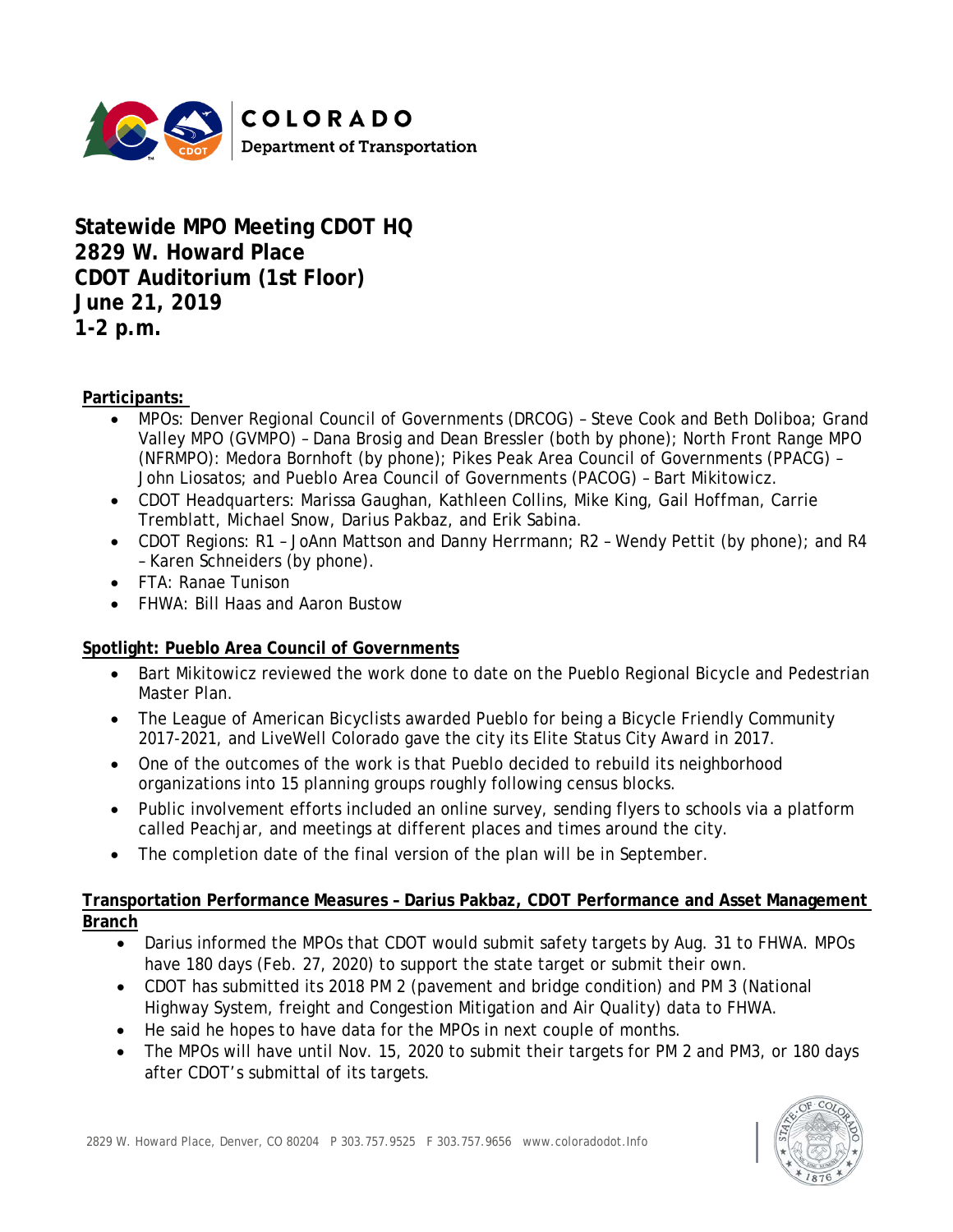- Bill Haas asked if those in attendance had received invitations to a Transportation Performance Management workshop at DRCOG. A few had received invitations from the FHWA Resource Center.
- Charles Meyer will come to next month's meeting to update all on safety.

#### **Travel Survey - Erik Sabina, CDOT Information Management Branch**

- Erik discussed a memo he sent to the MPOs following the May meeting about products and uses of the proposed Statewide Household Diary Survey.
- He said he hopes the Transportation Commission will agree to put \$2 million for areas outside MPOs into the statewide travel survey at its July meeting. The \$2 million is based on travel surveys of 7,000 households (\$1.75 million), plus \$250,000 for other supporting surveys.
- Tentative figures for the MPOs are:
	- o DRCOG (7,000 households): \$2 million
	- o PPACG (2,500 households): \$700,000
	- o NFRMPO (1,500 households): \$425,000
	- o PACOG (1,000 households): \$275,000
	- o GVMPO (1,000 households): \$275,000
- Erik said he also would check with FHWA Resource Center about obtaining weekend visitations at such destinations as Rocky Mountain National Park. He also will ask FHWA about participating in the survey, including making a financial contribution.
- Regional Transportation District (RTD) might participate in the survey.
- A pilot study would test the survey questions to make sure they elicit the information sought.
- The pilot study also could consider how to capture the advent of transportation technologies that make ridesharing (e.g., Uber and Lyft) possible. For example, some survey respondents may drive for one of the ridesharing firms and some use the services regularly. Other issues are whether workers use apps to have their lunch delivered at work, or whether they drive to pick up their own lunch or use another form of transportation.
- Some survey firms work with civic organizations, schools, and other entities to recruit volunteers. If a particular demographic group is not participating in proportion to the population, incentives could boost participation.
- Erik said he should have updates next month on the possibility of obtaining park visitation figures from FHWA, participation of RTD in the survey, and whether and how much money CDOT will contribute toward the survey.
- After that, the Statewide MPO group and other groups would form a steering committee to guide the survey.

### **Long-Range Plan Updates and Coordination** – All

- MPO representatives heard much of this information at STAC in the morning. So far, the Multimodal Planning Branch has conducted 25 county meetings and three transportation planning region meetings (Southwest, Gunnison Valley, and Upper Front Range).
- The Multimodal Planning Branch is trying to work with MPOs on mutual public outreach with the counties within their areas.

### **Roundtable Updates** – All

• PPACG – The MPO hopes to coordinate outreach efforts for the PPACG long-range transportation and transit plans with CDOT. The MPO is preparing for the CDOT modeling of where stations